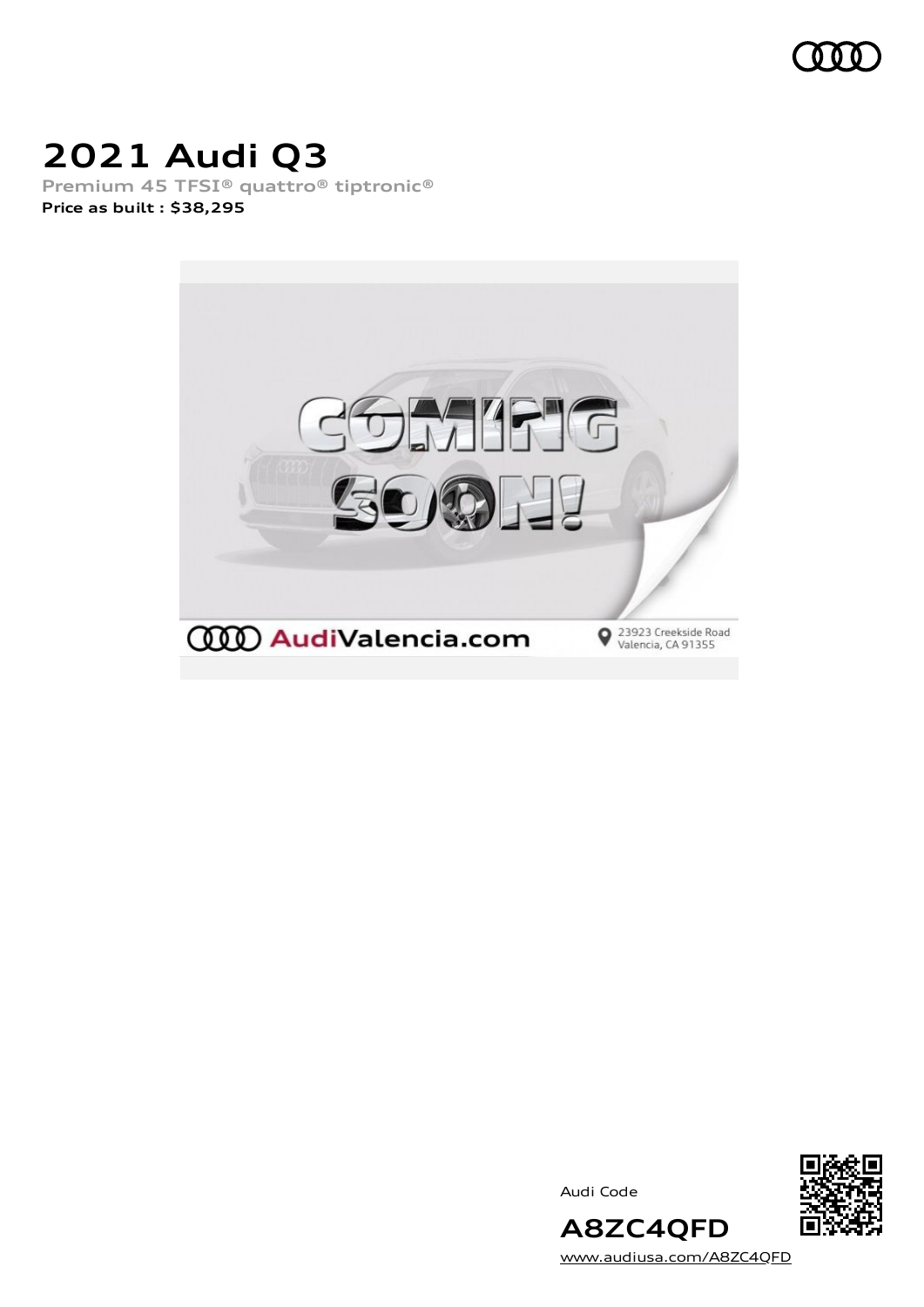**Audi 2021 Audi Q3** Premium 45 TFSI® quattro® tiptronic®

**Price as buil[t](#page-10-0)** \$38,295

#### **Exterior colour**

Ibis White

#### **Interior colour**

| Black |
|-------|
| Black |
| Black |
| Black |
|       |



**CCCO** AudiValencia.com

**◆** 23923 Creekside Road<br>Valencia, CA 91355

#### **Further Information**

| Warranty        | No          |
|-----------------|-------------|
| Mileage         | 7,060 miles |
| Type of vehicle | Used car    |

### **Audi Code**

A8ZC4QFD

**Your configuration on www.audiusa.com** [www.audiusa.com/A8ZC4QFD](https://www.audiusa.com/A8ZC4QFD)

**Commission number** f4be8caf0a0e0a6b1d24

#### **Technical Specifications**

| Engine type                  | 2.0-liter four-cylinder                       |
|------------------------------|-----------------------------------------------|
| stroke                       | Displacement/Bore and 1,984/82.5 x 92.8 cc/mm |
| Max. output                  | 228 HP                                        |
| Torque                       | 258 lb-ft@rpm                                 |
| Top track speed              | 130 mph $1$                                   |
| Acceleration (0 - 60<br>mph) | 7.0 seconds                                   |
| Recommended fuel             | Regular                                       |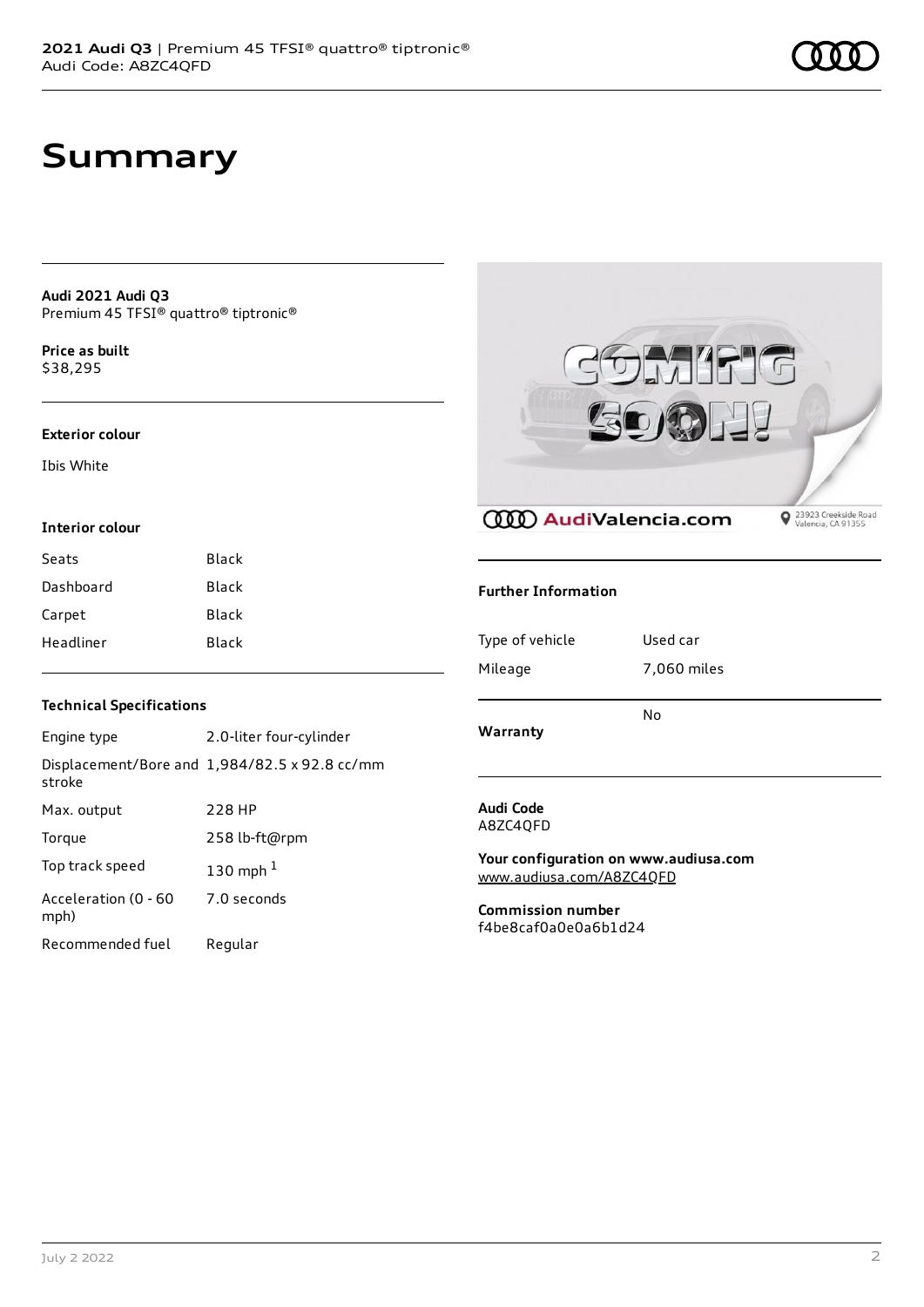# **Equipment**

Ibis White

Audi advanced key-keyless start, stop and entry

Power-adjustable, power-folding, heated exterior side mirrors with auto-dimming on driver side

19" 5-twin-spoke dynamic design wheels

Convenience package

Auto-dimming frame-less interior rear view mirror with digital compass

LED interior lighting package

Parking system plus (front and rear acoustic sensors)

Audi side assist

SiriusXM® with 90-day All Access trial subscription









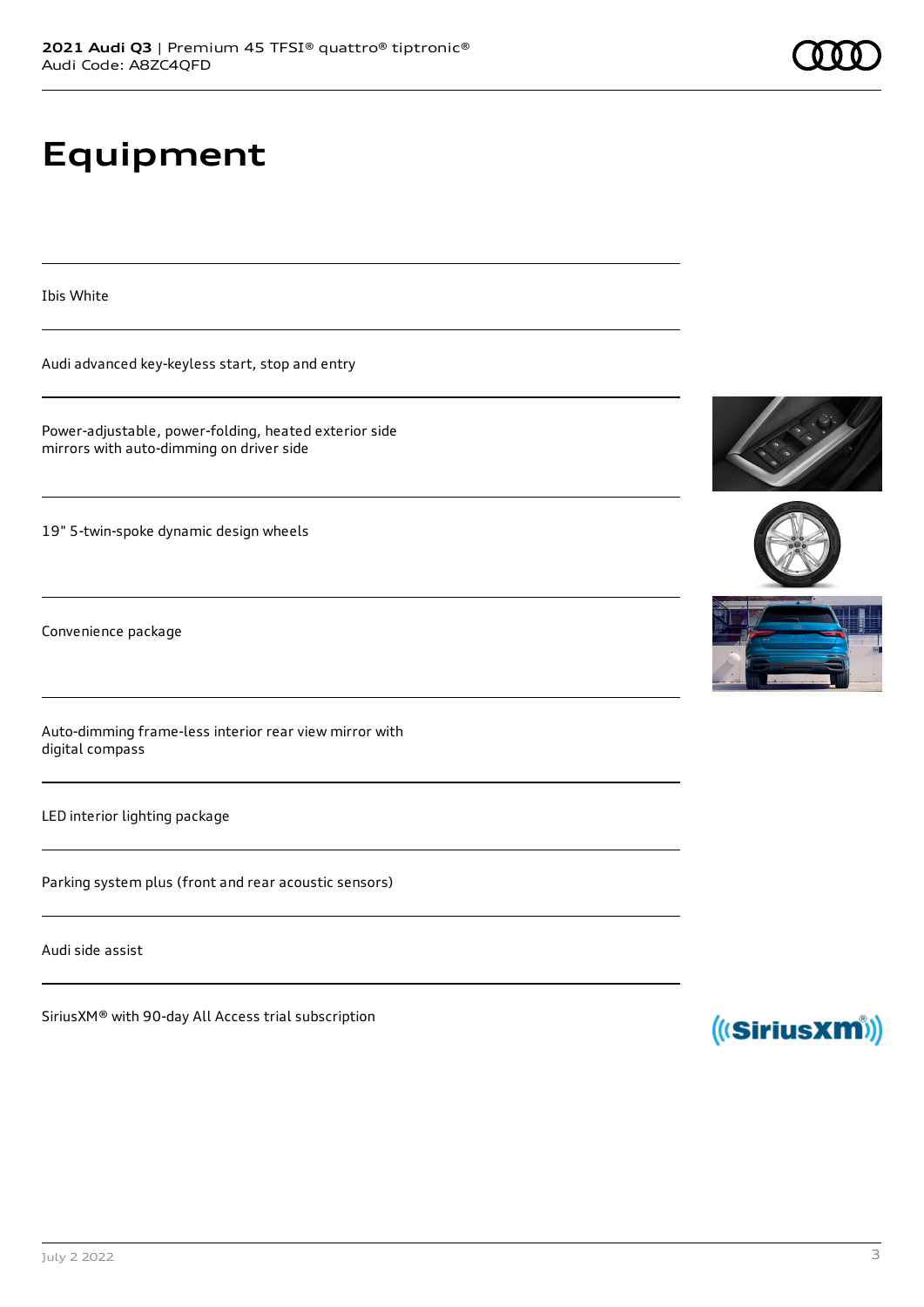# **Standard features**

#### **Safety and Security**

| 4UB   | Driver and front-passenger advanced airbags                     |
|-------|-----------------------------------------------------------------|
| 1AS   | Electronic stability program (ESP) with<br>offroad mode         |
| UH1   | Electromechanical parking brake                                 |
| 8T2   | Cruise control system                                           |
| 6Y2   | Top speed electronically limited to 130 mph                     |
| 4H5   | Electronic rear child door locks                                |
| 1 N 7 | Progressive steering                                            |
| 7K6   | Tire-pressure monitoring system                                 |
| 4X3   | Advanced Airbag Protection System                               |
| 8N6   | Light/rain sensor                                               |
| 3B7   | Lower Anchors and Tethers for Children<br>(LATCH) in rear seats |
|       |                                                                 |

| <b>Interior</b>  |                                                                |
|------------------|----------------------------------------------------------------|
| 3FU              | Power panoramic sunroof                                        |
| VT5              | S line® stainless steel illuminated door sill<br>inlays        |
| 6NQ              | <b>Black cloth headliner</b>                                   |
| KH5              | Three-zone automatic climate control<br>system                 |
| 1 XX             | Three-spoke multifunction steering wheel<br>with shift paddles |
| 7HC              | Extended leather package                                       |
| 6F3              | Front center armrest                                           |
| 4E7              | Power tailgate                                                 |
| 5KR              | Split-folding 40/20/40 rear seatbacks                          |
| N1M              | Leather seat covers                                            |
| 4A3              | Heated front seats                                             |
| 5 <sub>M</sub> A | Micrometallic Silver inlays                                    |

#### **Exterior**

| 47B             | Aluminum trim around exterior windows  |
|-----------------|----------------------------------------|
| 8VM             | LED taillights with dynamic indicators |
| 8TB             | Rear fog lights                        |
| 8FX             | LED headlights                         |
| 511             | Tailgate roof spoiler                  |
| 3S1             | Aluminum roof rails                    |
| 1S1             | Vehicle tool kit and vehicle jack      |
| 1D <sub>8</sub> | Provision for towing bracket           |

#### **Interior**

| QE1 | Storage package            |
|-----|----------------------------|
| Q11 | Aluminium interior package |

#### **Infotainment and Driver Assistance**

| UG5             | Hill descent control                                                                                      |
|-----------------|-----------------------------------------------------------------------------------------------------------|
| 6K <sub>2</sub> | Audi pre sense® front with pedestrian<br>protection                                                       |
| 2H <sub>6</sub> | Audi drive select                                                                                         |
| 7W1             | Audi pre sense <sup>®</sup> basic                                                                         |
| UI <sub>2</sub> | Audi smartphone interface including Apple<br>CarPlay® and Google™ Android Auto™ for<br>compatible devices |
| KA <sub>2</sub> | Rear view camera                                                                                          |
| 8G1             | High beam assist                                                                                          |
| 9VD             | Audi sound system                                                                                         |
| 9S0             | Digital instrument cluster 10.25"                                                                         |

### **(1/2)**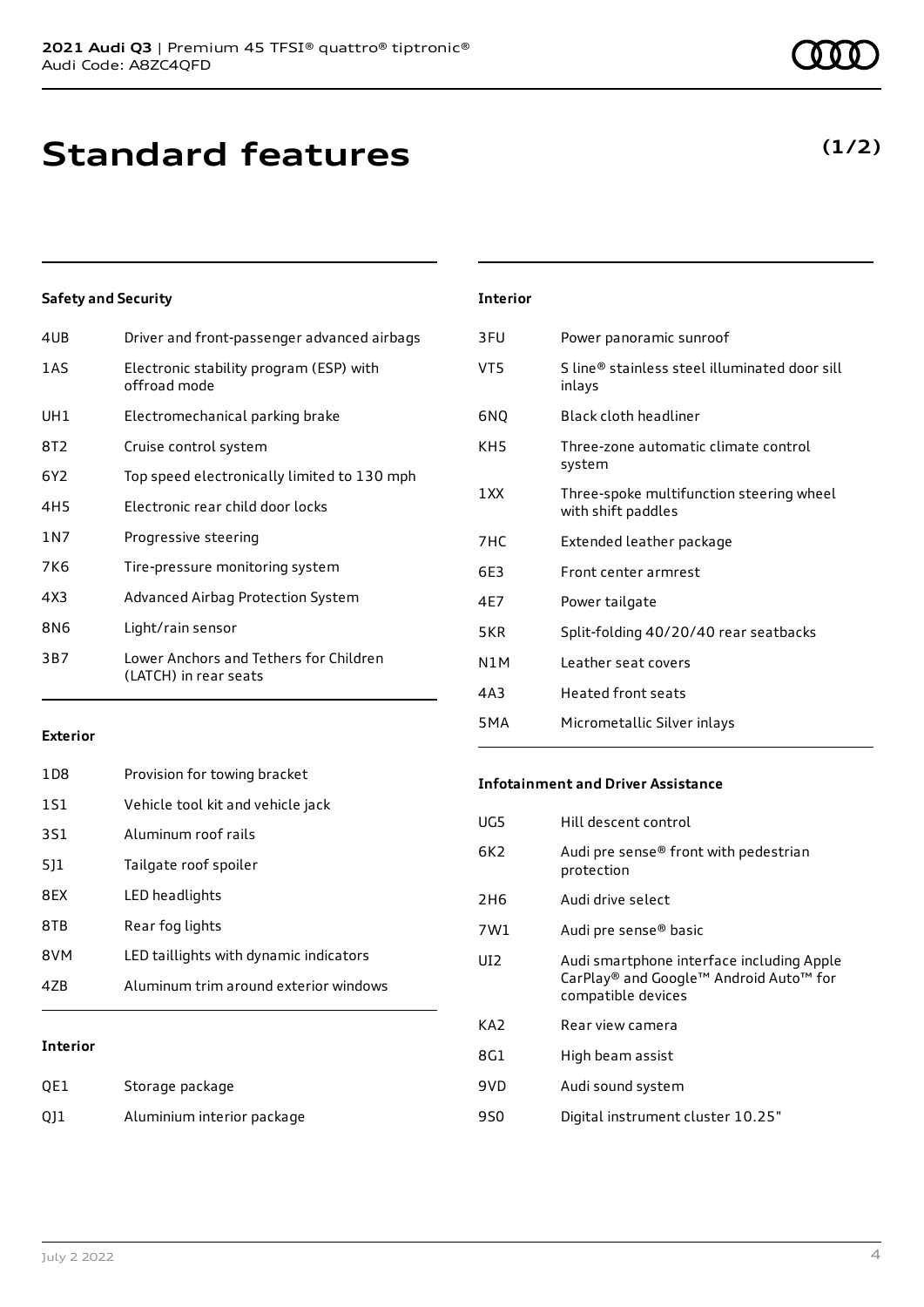**(2/2)**

## **Standard features**

#### **Infotainment and Driver Assistance**

- I8V MMI® with 8.8" display
- QH1 Voice dialogue system
- 9ZX BLUETOOTH wireless technology preparation for mobile phone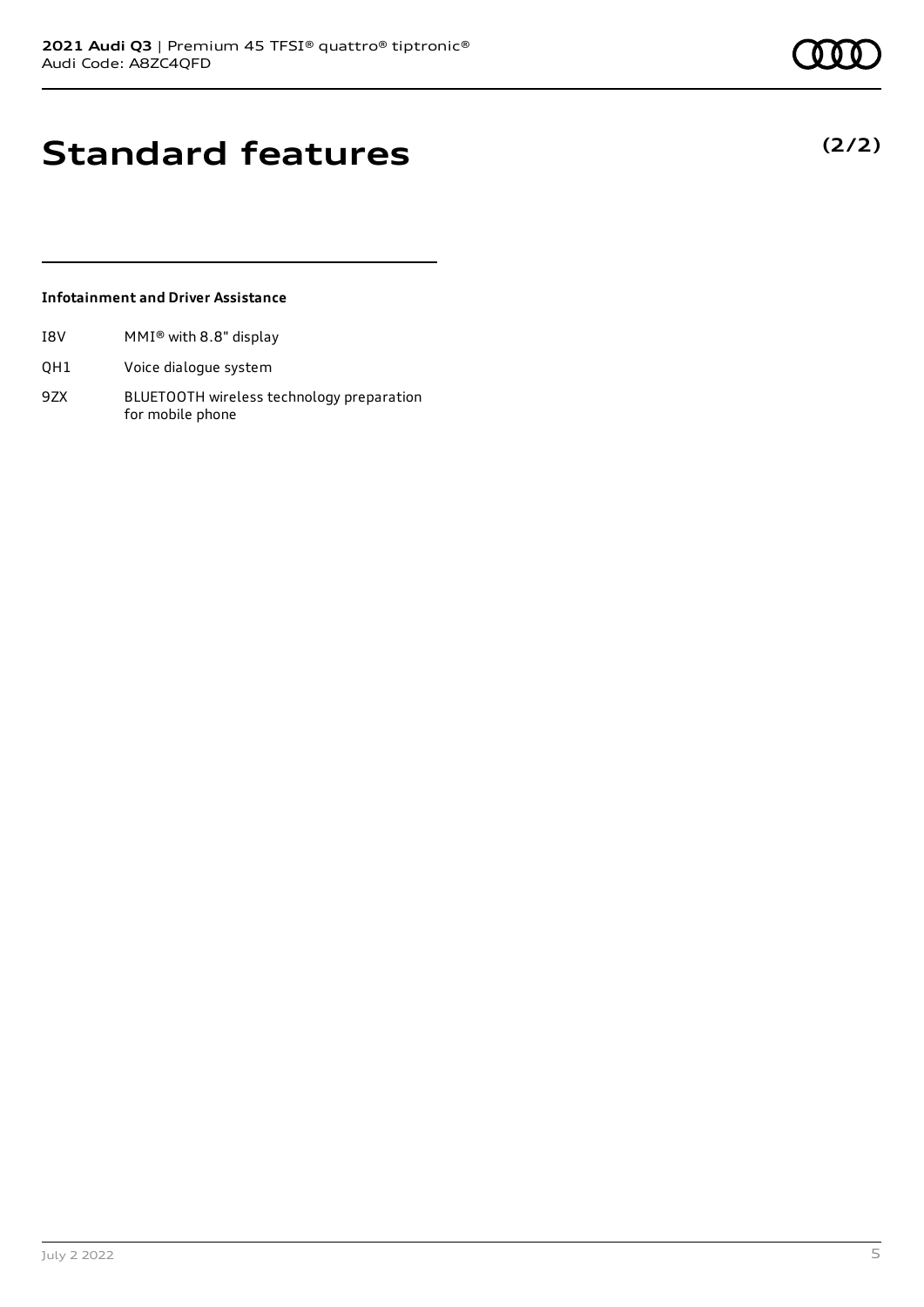# **Dealer remarks**

20/28 City/Highway MPG

2021 Audi Q3 Premium S line quattro quattro 8-Speed Automatic with Tiptronic 2.0L 4-Cylinder TFSI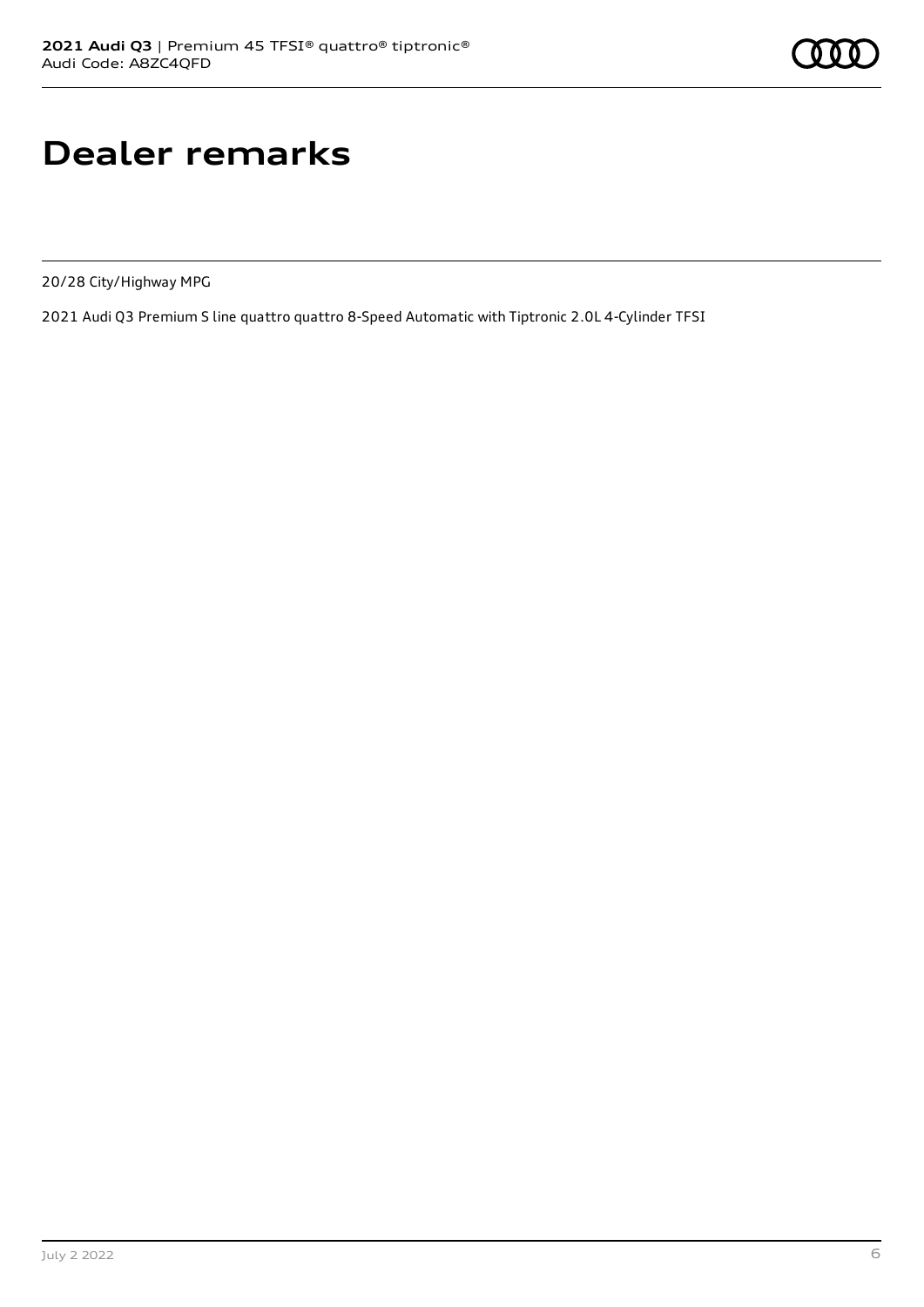# **Technical Specifications**

**(1/2)**

#### **Engineering | Performance**

| Engine type                                 | 2.0-liter four-cylinder                                               |
|---------------------------------------------|-----------------------------------------------------------------------|
| Power Level                                 | 45                                                                    |
| Max. output                                 | 228 HP                                                                |
| Displacement                                | 2.0 l                                                                 |
| Torque                                      | 258 lb-ft@rpm                                                         |
| Valvetrain                                  | 16-valve DOHC with Audi valvelift<br>system and variable valve timing |
| Acceleration (0 - 60<br>mph)                | 7.0 seconds                                                           |
| Engine block                                | Cast-iron                                                             |
| Induction/fuel injection Turbocharged/TFSI® |                                                                       |
| Cylinder head                               | Aluminum-alloy                                                        |
| stroke                                      | Displacement/Bore and 1,984/82.5 x 92.8 cc/mm                         |
| Top track speed <sup>1</sup>                | $130$ mph                                                             |

| <b>Suspension</b>             |                                                          |
|-------------------------------|----------------------------------------------------------|
| Front axle                    | MacPherson strut front suspension                        |
| Rear axle                     | Four-link rear suspension                                |
| <b>Brake system</b>           |                                                          |
| <b>Front brakes</b>           | 13.4 (ventilated disc) in                                |
| Rear brakes                   | 12.2 (ventilated disc) in                                |
| Parking brake                 | Electromechanical                                        |
| <b>Body</b>                   |                                                          |
| Material                      | Multi-material body construction<br>(steel and aluminum) |
| Corrosion protection          | Multistep anti-corrosion protection                      |
| <b>Warranty   Maintenance</b> |                                                          |
| Warranty                      | 4-year/50,000-mile Audi New                              |

Vehicle Limited Warranty

#### **Driveline**

| Drivetrain type | quattro <sup>®</sup> all-wheel drive                         |
|-----------------|--------------------------------------------------------------|
| Transmission    | Eight-speed Tiptronic <sup>®</sup> automatic<br>transmission |

#### **Steering**

Steering type Electromechanical power steering system Turning diameter, curb-38.4 ft to-curb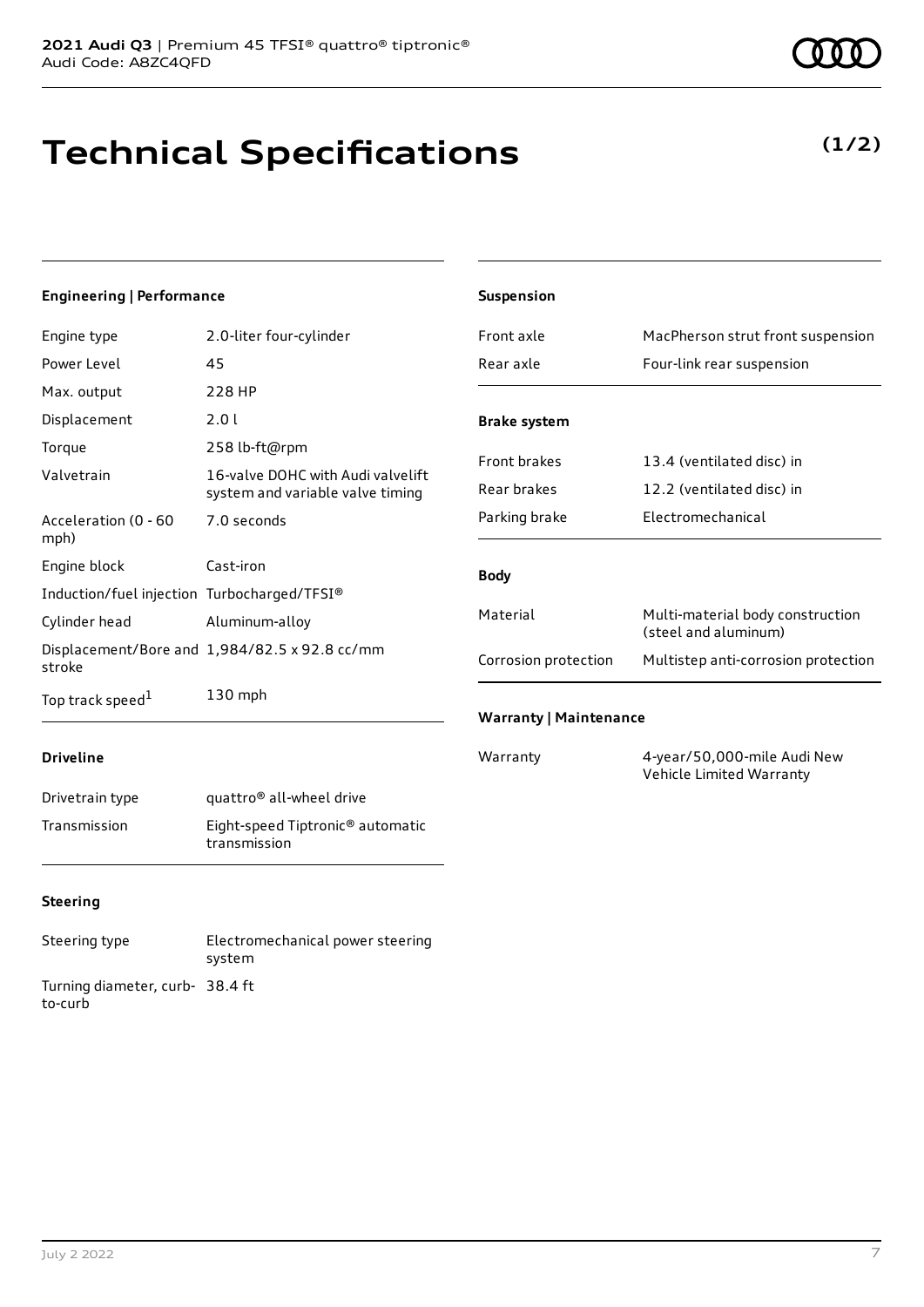## **Technical Specifications**

#### **Exterior Measurements**

| Height                           | 62.9 in   |
|----------------------------------|-----------|
| Overall width without<br>mirrors | 72.8 in   |
| Length                           | 176.6 in  |
| Wheelbase                        | 105.5 in  |
| Drag coefficient                 | $0.36$ Cw |
| Overall width with<br>mirrors    | 79.7 in   |
| Track rear                       | 61.9 in   |
| <b>Track front</b>               | 62.2 in   |
| Curb weight                      | 3,916 lb  |

#### **Interior measurements**

| Seating capacity                          | 5                      |
|-------------------------------------------|------------------------|
| Head room with middle 37.6 in<br>sunroof  |                        |
| Head room with front<br>sunroof           | 39.6 in                |
| Shoulder room, front                      | 56.7 in                |
| Leg room, middle                          | $36.1$ in              |
| Shoulder room, middle                     | $55.1$ in              |
| Leg room, front                           | 40.0 in                |
| Cargo volume, rear<br>seatbacks up/folded | 23.7/48.0 cu ft, cu ft |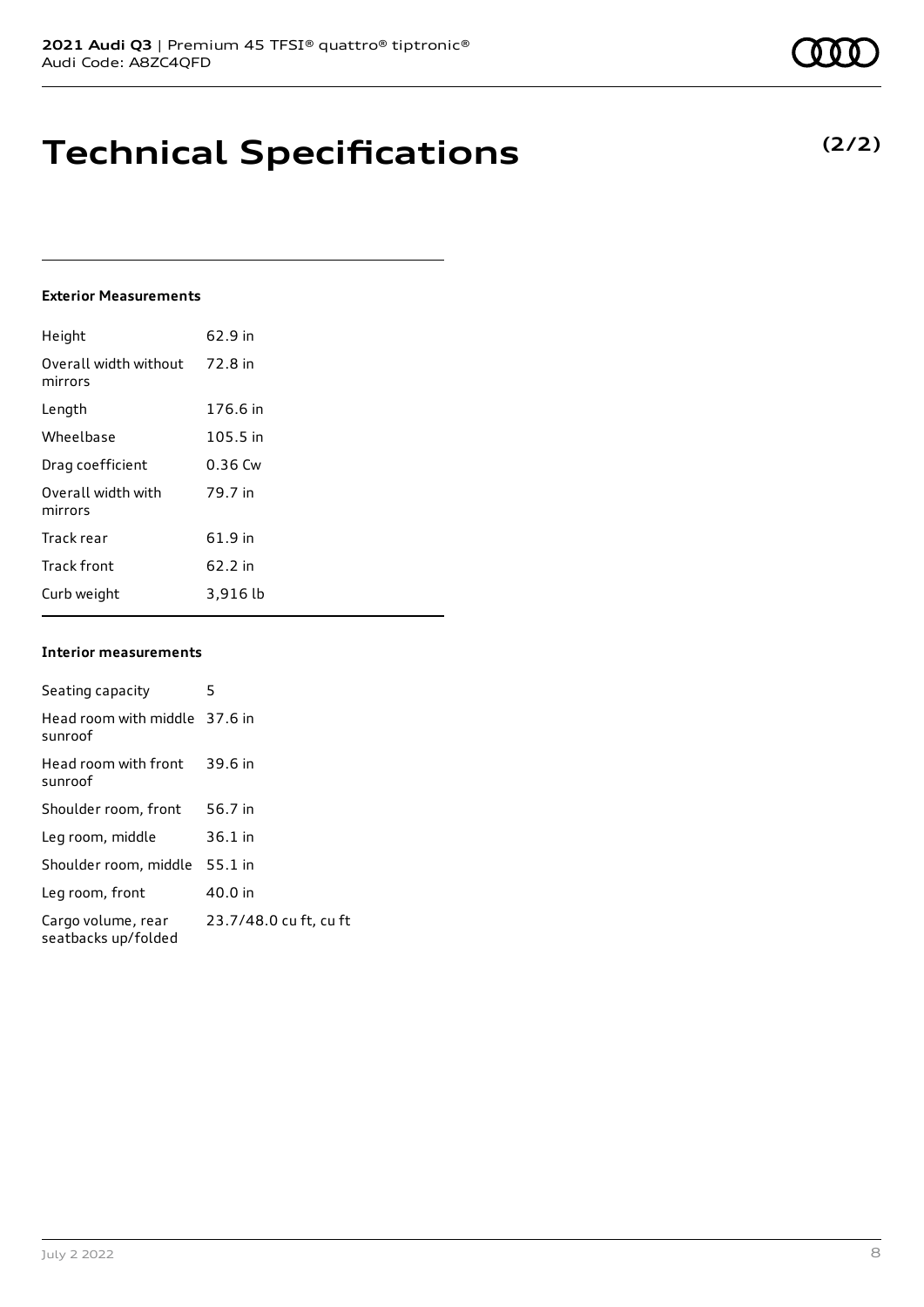### **Consumption- and emission**

**Consumption by NEDC**

combined 23 mpg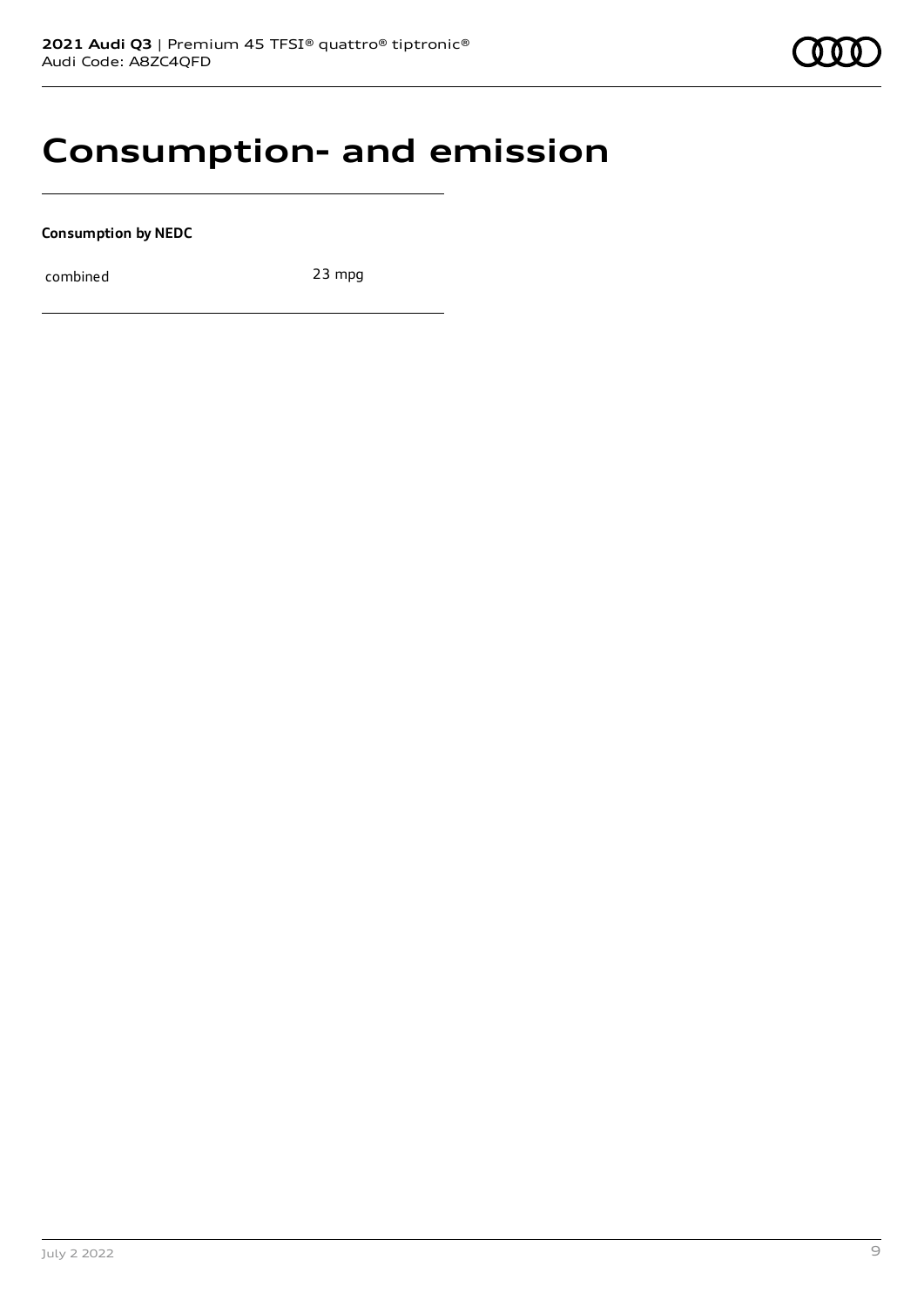

### **Contact**

Dealer **Audi Valencia**

23923 Creekside Rd 91355 Valencia **CA** 

Phone: 6618881400 FAX: 8189976100

www: [https://www.audivalencia.com](https://www.audivalencia.com/)